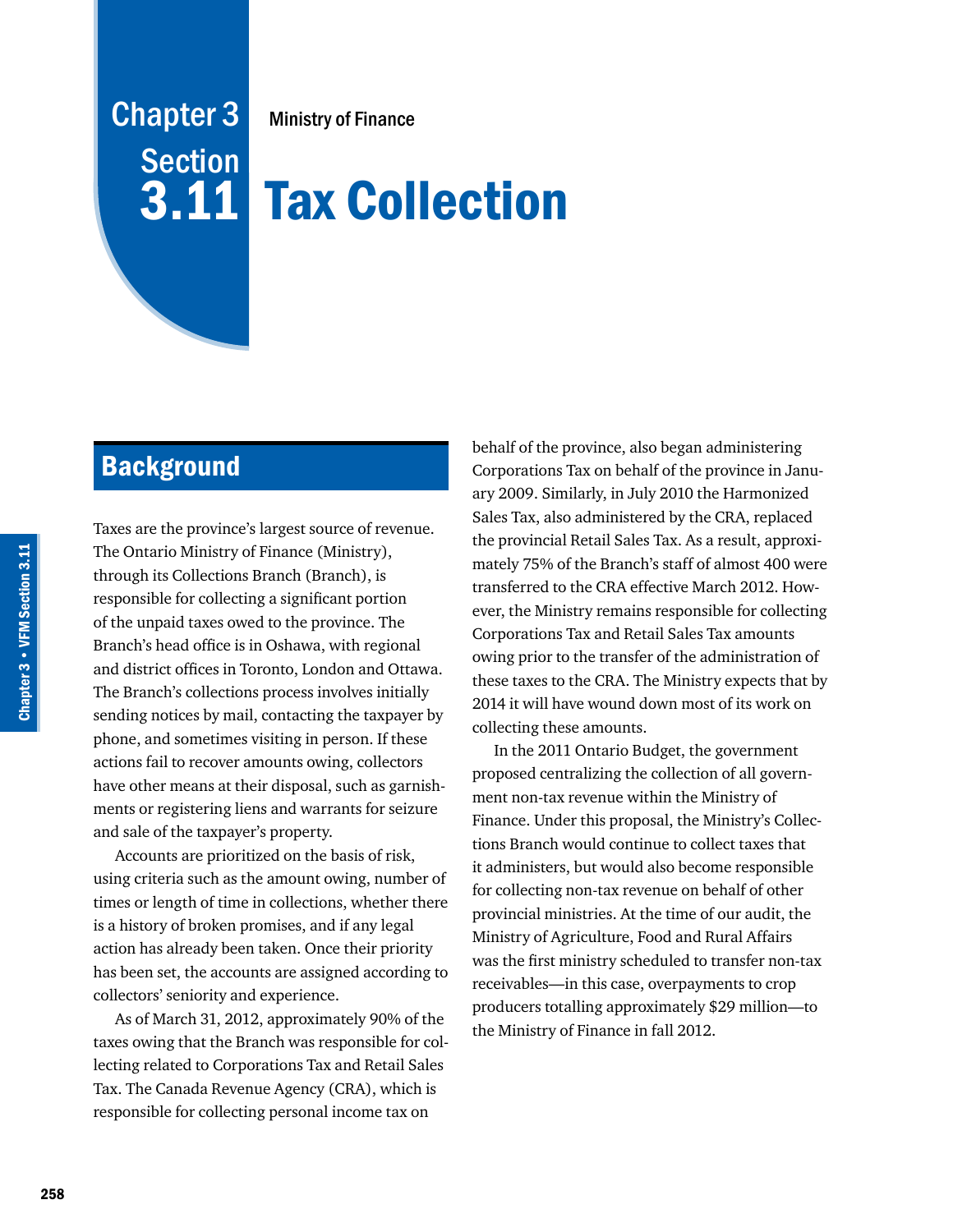# Audit Objective and Scope

Our audit objective was to assess whether the Ministry of Finance (Ministry), through its Collections Branch (Branch), had adequate systems, policies and procedures in place to:

- maximize the recovery of taxes owed to the province; and
- reliably measure and report on the effectiveness of these collection efforts.

Ministry senior management reviewed and agreed to our objective and associated criteria.

The Branch's head office in Oshawa is responsible for accounts representing about 80% of the taxes that the Branch is responsible for collecting. Our audit, therefore, focused on a review and analysis of relevant collection accounts at this office, its administrative policies and procedures, as well as discussions with appropriate staff. However, we also reviewed a number of accounts assigned to collectors in the Branch's regional and district offices.

The scope and extent of our audit work also took into account several recent initiatives by the Ministry. The Branch hired a consulting firm in 2009 to review its operations and recommend best practices and potential collection tools from jurisdictions similar to Ontario. In 2009, the Branch also co-founded the Inter-Jurisdictional Tax Operations Network (ITON), whose membership includes 11 American states and seven Canadian provinces, to share knowledge about the collections process. As part of the audit, we reviewed and assessed best practices identified through ITON surveys and the external review commissioned by the Branch. In August 2010, the Ministry's Internal Audit Division conducted a review of the collection processes of accounts deemed to be low-risk. This division also annually reviews the Ministry's allowance for doubtful accounts and the write-off process. And in 2011, in anticipation of an expanded role for its Collections Branch, the Ministry commissioned an

accounting firm to assess and identify the structure of a centralized collection service as proposed in the 2011 budget.

We also reviewed recent reports on effective collection practices from associations that represent private collection agencies in North America.

# **Summary**

Over the last five years, the province has generated about \$330 billion in taxation revenue, of which the Ministry of Finance's Collections Branch (Branch) collected about \$6 billion, with the majority of the remaining amount being remitted voluntarily. Although some write-offs are to be expected in any collection process, the Branch expects that it may need to write off up to \$1.4 billion of the \$2.46 billion in taxes owing to the province that the Branch was responsible for collecting as of March 31, 2012. The \$1.4-billion amount is predominantly made up of older accounts that have accumulated over a number of years, and it has been previously expensed in the government's financial statements.

In recent years, the Branch has taken some initiatives to strengthen its collections process. In 2008, collection activity for all tax statutes except Corporations Tax and Self-employed Health Tax migrated to a new system called OntTax. With the implementation of OntTax, the Branch has improved how it prioritizes and assigns accounts to collectors. The Branch has also recently developed guidelines to assist collectors in carrying out and documenting collections activities, as well as implementing a tool that analyzes an account's collection history to predict the likelihood of payment.

To understand why the Branch needed to write off a significant amount of taxes owing, we examined the collection process both for active accounts and for those that the Branch was considering writing off. We found that in most cases we reviewed, the collection actions taken were not timely and the enforcement tools available were not utilized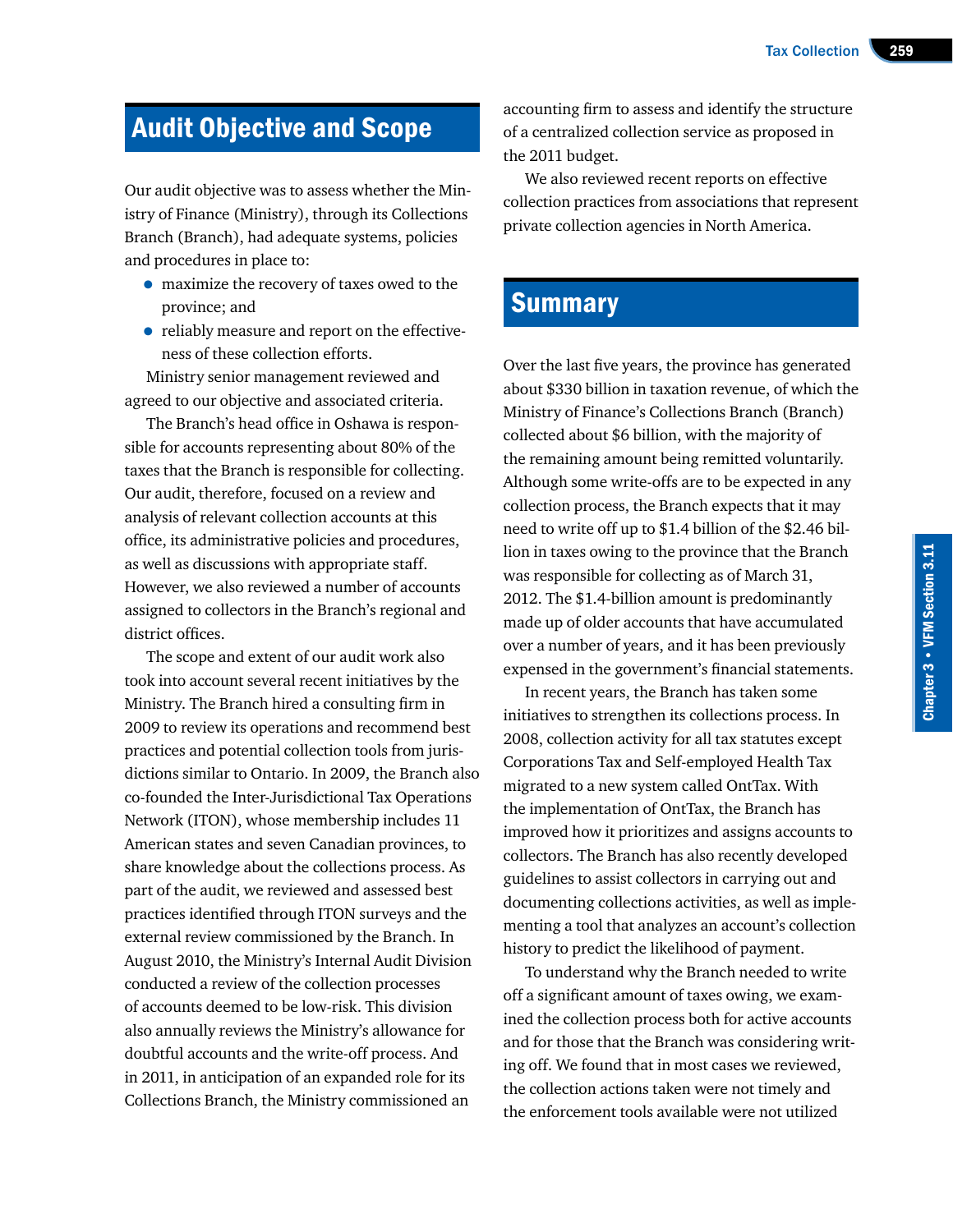fully. Some of our more significant observations are as follows:

- Taking prompt action is vital in collecting debts. Research shows that the probability of full collection on a delinquent account drops dramatically as time passes. Our work indicated that once an account entered collections, it took an average of seven months for collectors to attempt to reach the taxpayer by phone. We also noted that in more than twothirds of the cases in our sample, there was at least one instance where no collection action was taken for six months or more.
- Visiting the taxpayer's premises will often increase the likelihood of collecting the amount owing. Field visits were warranted but were not made in a number of accounts that we reviewed. For example, the Branch tried unsuccessfully for nearly two years to reach by phone a taxpayer who owed \$100,000 in Retail Sales Tax and had broken a payment arrangement. Making prompt field visits to the taxpayer's retail or business location would be a more effective strategy, especially when significant amounts are involved.
- The Branch had in most cases registered liens and warrants on properties appropriately when such action was considered necessary. However, in a number of the cases that we reviewed, the Branch did not enforce warrants for the seizure and sale of property because of concerns for the viability of the taxpayer's business and the impact on the taxpayer's ability to pay outstanding amounts. Even when businesses had ceased to operate, we noted cases where the Branch still failed to enforce existing warrants to determine whether any assets remained to help pay the debt.
- The Branch may arrange interim payment plans if the taxpayer has outstanding returns to file or needs time to determine a permanent payment arrangement. Payment arrangements were in place in nearly half of the accounts that we reviewed. However, contrary

to Branch guidelines, multiple interim payment arrangements that covered only a small portion of the total debt had been in place for extended periods in many of these accounts.

• The Branch did not always make full use of partnership and information-sharing agreements with third parties. For example, the Branch may seek to have a delinquent taxpayer's motor vehicle dealer or liquor licence suspended or revoked. We noted cases where the Branch did not request such action on a timely basis, or at all, after normal collection efforts had been exhausted.

Corporations Tax and Retail Sales Tax make up 90% of the Branch's tax-receivable inventory. Responsibility for administering these taxes was recently transferred to the Canada Revenue Agency (CRA), but responsibility for collecting the amounts owed to the province pre-transfer remains with the Branch. As a result of the transfer, the Branch recently lost three-quarters of its workforce, including managers, collectors and support staff. Of the remainder, more than one-third is management and support staff, and the caseloads of collectors have in many cases doubled and in some cases tripled. This may result in even more write-offs than currently expected. The Branch received approval in the 2009/10 fiscal year to hire temporary employees to compensate for the loss of its personnel to the CRA. At the time of our audit, the Branch had not fully evaluated its post-transfer staffing needs and, as a result, no additional staff had been brought on board.

In order to oversee collection activities effectively, managers should have access to sufficient and timely operational and performance information. However, we found that reports produced by the Ministry's information systems did not adequately support the oversight of the collection function. The Branch's performance measures are also not sufficient to properly evaluate collection efforts at the branch level and at the individual collector level.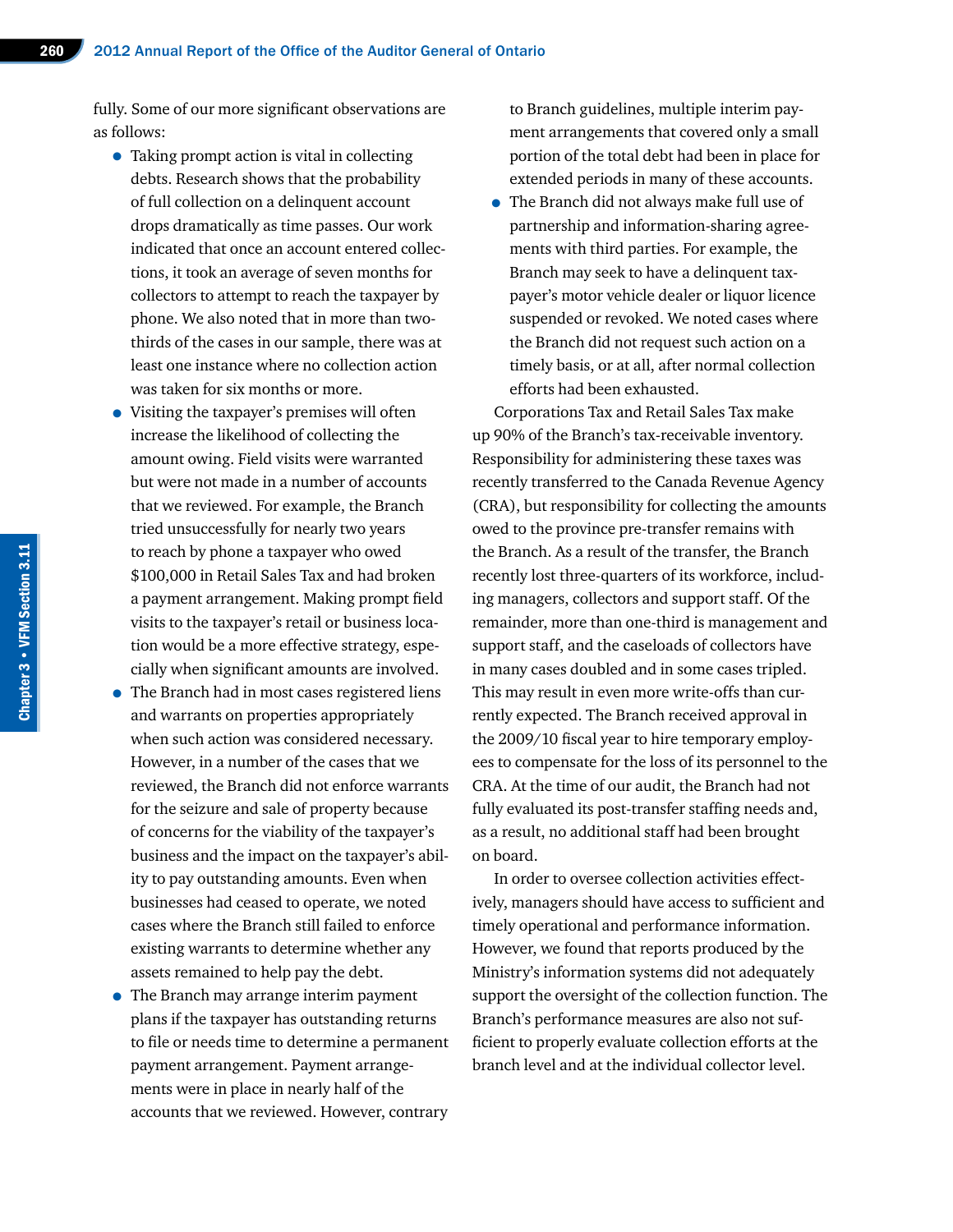# OVERALL MINISTRY RESPONSE

The Ministry appreciates the recommendations made by the Auditor General to improve the collections function as we move toward the goal of centralized collections of tax and non-tax debt, as proposed in the 2011 Ontario Budget.

Of the \$1.4 billion in write-offs referenced in the Auditor General's report, \$600 million has been approved for write-off in 2012. Of the remaining \$800 million, approximately \$400 million is in bankruptcy/insolvency proceedings subject to federal legislation and from which Ontario may receive some future proceeds; \$200 million is still in active collection; and the remaining \$200 million is slated for write-off because progressive collection action has been exhausted. Furthermore, prior to writing off accounts, the Branch registers legal actions (personal property liens and warrants of seizure and sale) to secure the Crown's interest should any undisclosed assets be identified. Historically, this has resulted in the recovery of monies from written-off accounts.

In recent years, the Collections Branch has worked to enhance its processes, tools and best practices to improve the collections process. For example, the tax administration system, Ont-Tax, implemented in November 2008, provides the functionality for an automated monthly statement for all accounts with a balance, along with automated letters detailing specific actions on the account to encourage debtors to make contact with the Branch and resolve their tax obligations. The Branch has also introduced data analytics and performance measures, and initiated and led regular meetings of an interjurisdictional group of North American collection administrators to identify and leverage best practices specific to collections operations.

# Detailed Audit Observations

The province generated approximately \$330 billion in taxation revenue over the last five years, of which the Ministry of Finance's Collections Branch (Branch) collected about \$6 billion, with most of the remaining amount being remitted voluntarily.

As of March 31, 2012, the total amount of the taxes owing that the Branch was responsible for recovering was \$2.46 billion. However, of this total, about \$680 million has been deemed uncollectible and therefore is to be written off. Staff are focusing their collection efforts on the remaining \$1.78 billion in active accounts, of which the Branch estimates that another \$720 million may need to be written off.

Corporations Tax and Retail Sales Tax make up most of the active amounts owing, as shown in Figure 1. Because administration of these taxes has been transferred to the Canada Revenue Agency, the Branch's current priority is to wind down the existing pre-transfer inventory of accounts by 2015.



Source of data: Ministry of Finance



1. Includes Self-employed Health Tax (SEHT).

2. Includes Motor Fuels and Tobacco Tax, Land Transfer Tax, Mining Tax, Beer and Wine Tax.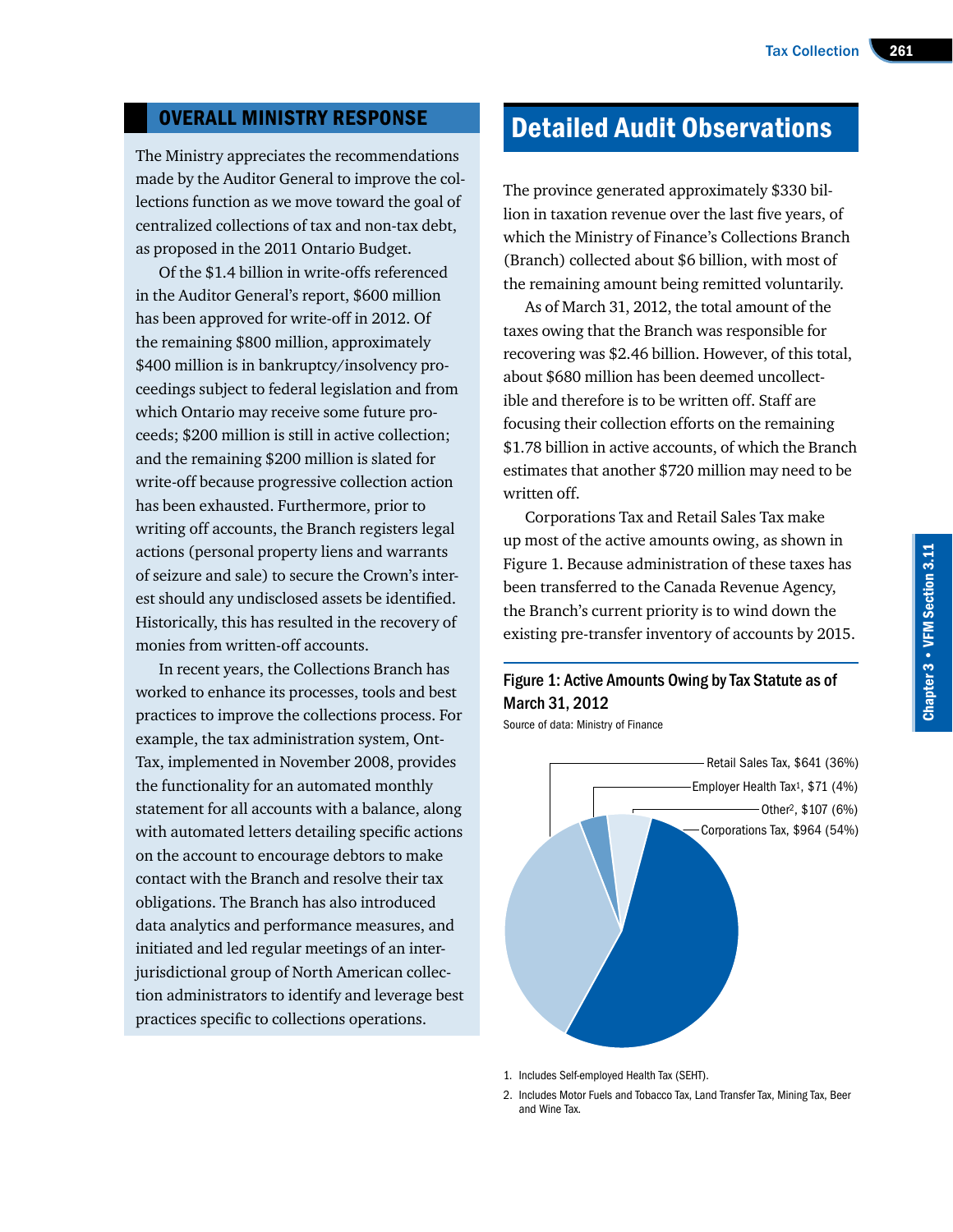

#### Note:

At any point in the process, a collector is encouraged to attempt to negotiate a payment arrangement, and can:

- obtain security, e.g., in the form of a bank guarantee or a letter of credit;
- • conduct a field visit to, e.g., verify taxpayer information, review books and records, or inspect assets; or
- refer the account for an audit. If fraud is suspected, the account may be referred for special investigation.

For the most part, it will assess the need to write off accounts that are old and where the likelihood of collecting is low, and then focus efforts on the remaining accounts.

#### COLLECTIONS PROCESS

#### **Overview**

The flowchart in Figure 2 illustrates the process that the Branch typically follows in collecting amounts owed.

The timeliness of collection actions is the most important factor in successful recovery of amounts owing. A recent survey of its members conducted by an association that represents commercial collectors responsible for 80% of the claims in the United States found that the probability of full collection on a delinquent account drops dramatically as time passes. Its survey results indicated that after only three months, the probability of collecting on an account drops to less than 70%; after six months, collectibility drops to about 50%; and after a year, it drops to a little over 20%. After two years, the probability of full collection on a delinquent account is less than 10%. The association noted that other keys to successful collections include keeping credit records, such as addresses and contact information, current; periodically reviewing collection policies and procedures, as well as rigid adherence to these policies; and ensuring that commitments of a final payment accompany all partial payments.

As shown in Figure 3, as of March 31, 2012, only about \$390 million or 22% of the active amounts were less than a year old, while approximately \$925 million or more than half were two years old or more. Due to the lower success rate in collecting older accounts, the Branch estimates that \$720 million (mainly consisting of Retail Sales Tax and Corporations Tax) of these active amounts owing will also need to be written off. Combined with the more than \$680 million already scheduled to be written off, this means that the Branch will need to write off \$1.4 billion of the \$2.46 billion in taxes owing to the province as of March 31, 2012.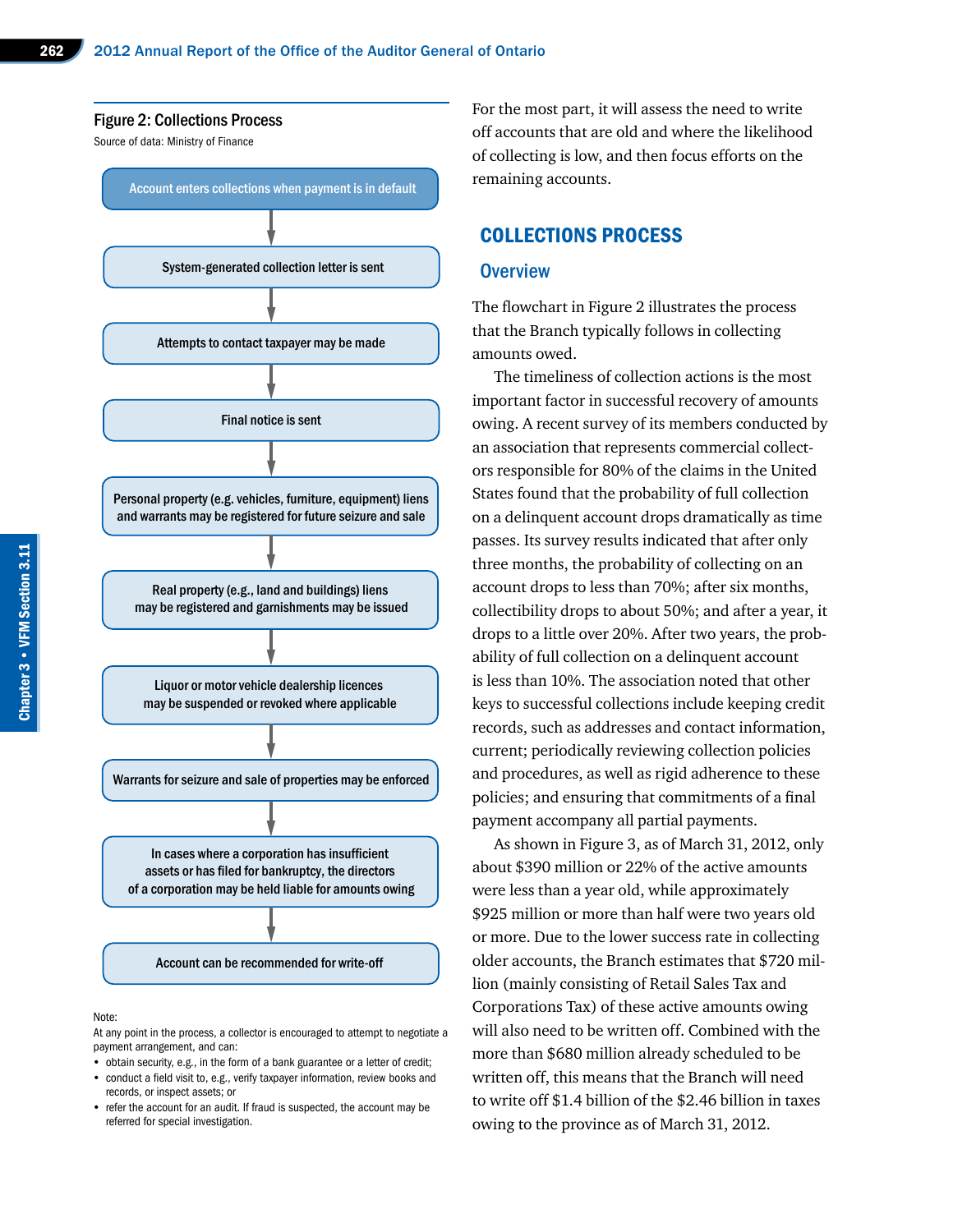## Figure 3: Age of Active Accounts Receivable as of March 31, 2012

Source of data: Ministry of Finance

|                               | <b>Active A/R</b> |    |
|-------------------------------|-------------------|----|
| Age                           | (\$ million)      | %  |
| Less than 1 year              | 391               | 22 |
| 1 year to less than 2 years   | 361               | 20 |
| 2 years to less than 4 years  | 343               | 19 |
| 4 years to less than 10 years | 451               | 25 |
| 10 years and older            | 131               | 8  |
| <b>Subtotal</b>               | 1,677             |    |
| Other*                        | 107               | 6  |
| Totals                        | 1,784             |    |

\* Includes accounts whose age could not be determined.

# Collection Activities

The Branch has taken steps in recent years to better guide collectors through the collections process by, for example, developing procedures for activities such as carrying out searches and registering liens and warrants on properties. The Branch has also established standards to ensure that pertinent information from collection activities is documented fully and properly.

To understand why the Branch's collection efforts have not been successful in recovering a significant amount of taxes owing, we examined the collection process through a review of the active accounts as well as accounts that the branch has deemed uncollectible. In most cases, collection actions should have been initiated sooner and the available enforcement tools used more effectively.

• The sooner that collectors establish contact with a delinquent taxpayer, the greater the chance of collecting on that liability. In the accounts that we reviewed, after the system sent collection notices automatically, it took an average of seven months for collectors to attempt to reach the taxpayer by phone. In several cases this initial contact was made two to five years after the account entered collections. We also noted that after the

initial contact, in more than two-thirds of the accounts that we reviewed there was at least one instance where the account was not touched for six months or more. The average length of time where there was no activity on the account in these cases was 11 months.

- Visiting the taxpayer's premises is often necessary to verify information about the client and the state of the business and, in some instances, to determine whether there might be assets that could be used to help recover amounts owing. The 2009 external review of Branch operations noted that field visits early in the collection process add the most value when businesses are still in operation and assets remain in place, but that staff tend to exhaust all options from the desk before progressing to a field visit. Indeed, in a number of cases that we reviewed we felt that field visits were warranted but were not undertaken. For instance, in one case the Branch negotiated a payment arrangement of \$2,400 a month in October 2009 with a client who owed \$100,000 in Retail Sales Tax. However, after paying only a little more than \$5,300, the client made no further payments. Over the next 22 months, the Branch attempted to reach the taxpayer by phone without much success. An immediate field visit would have been a more effective strategy for attempting to establish contact with the taxpayer sooner. The taxpayer finally contacted the Branch in February 2012 only because the renewal of the establishment's liquor licence was in jeopardy due to the debt. At the time of our audit, this amount was still outstanding.
- The Branch may take legal actions such as registering liens on properties and warrants for their future seizure and sale if the collector is unable to contact the taxpayer or identifies a risk of loss. The Branch may also take these legal actions when a payment arrangement cannot be negotiated with the taxpayer or an existing agreement is broken. For the accounts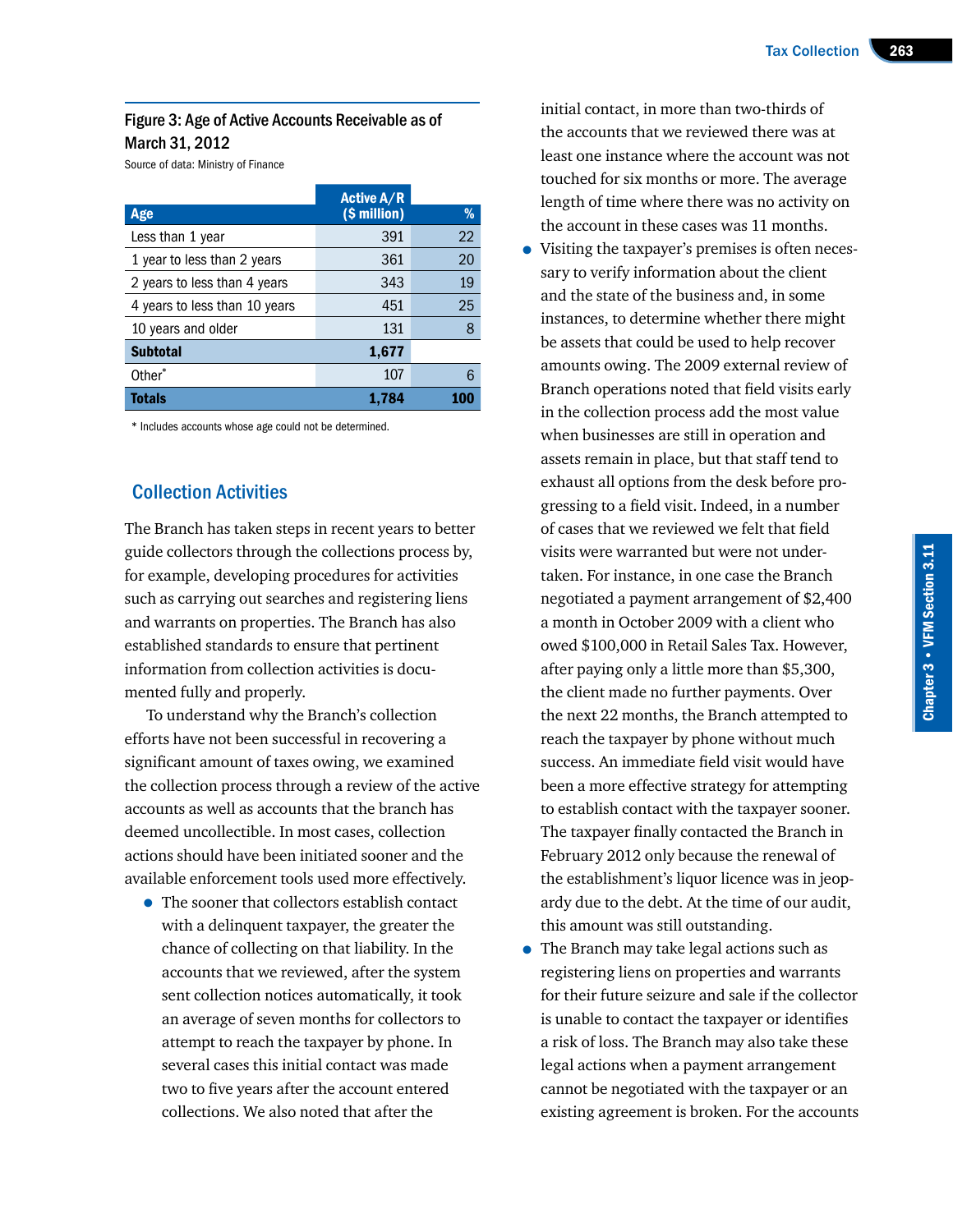that we reviewed, we noted that the Branch had in most cases registered liens and warrants on properties appropriately when such action was considered necessary. However, we noted in a number of the cases we reviewed that the Branch had not enforced warrants for seizure and sale of properties, for fear of putting the taxpayer out of business and thereby reducing any opportunity to collect amounts owing. While we agree that collectors must exercise judgment in enforcing warrants, we noted that in several instances businesses had ceased to operate but the Branch still failed to enforce existing warrants. For example, in one case a restaurant owner broke a payment arrangement after paying only 5% of a \$522,000 tax debt. After several attempts in 2011 to contact the taxpayer, the Branch learned that the company had closed its bank accounts. While the Branch did revoke the restaurant's liquor licence, it did not enforce warrants that had already been registered for the seizure and sale of property even though there may well have been assets available to help pay the debt.

- Directors of companies can be held liable for certain tax amounts owing if previously registered warrants are enforced and no assets are found, or if the company declares bankruptcy and the Branch files a proof of claim against its assets within six months. In several cases, we noted that the Branch could not pursue this option because it had not enforced the warrants it had registered on properties. One company that owed \$384,000 in taxes filed for bankruptcy, but the Branch failed to file a proof of claim in time and therefore lost any opportunity to recover taxes owing by this method.
- In certain cases where the taxpayer is willing to pay amounts owing but cannot do so immediately or in full, the Branch may negotiate an agreement with the taxpayer for the payment of the amount owing over a period

of time. Interim payment plans can also be arranged if a taxpayer has outstanding returns to file or needs time to determine a permanent arrangement. According to Branch guidelines, interim payment plans are only a short-term measure and do not satisfy the taxpayer's outstanding liability to the province. Payment arrangements were in place in nearly half of the accounts that we reviewed. However, multiple interim payment arrangements that covered only a small portion of the total debt had been in place for extended periods, which was contrary to Branch guidelines. According to the 2009 external review of the Branch, some U.S. jurisdictions use automated debit payments, which have been found to significantly reduce the default rate on payment arrangements. At the time of our audit, the Branch had not formally considered adopting this practice.

#### Use of Third-party Information

The use of third-party information to corroborate taxpayer information, locate an individual or business, or obtain other data is a critical component for successful collection.

Once an account enters collections, the Branch has access to the Ontario Business Information System maintained by the Ministry of Government Services, to the Ministry of Transportation's driver and vehicle licensing and registration databases, and to the Municipal Property Assessment Corporation's database. Although we found that the Branch uses these databases to search for individuals and businesses and any related assets, it did not always commence the searches on a timely basis. In our review of a selection of accounts, the average length of time between an account entering collections and the first search was 12 months.

For a number of years, the Branch has had partnership agreements with some provincial agencies and the Canada Revenue Agency (CRA) to assist its collection effort, as shown in Figure 4.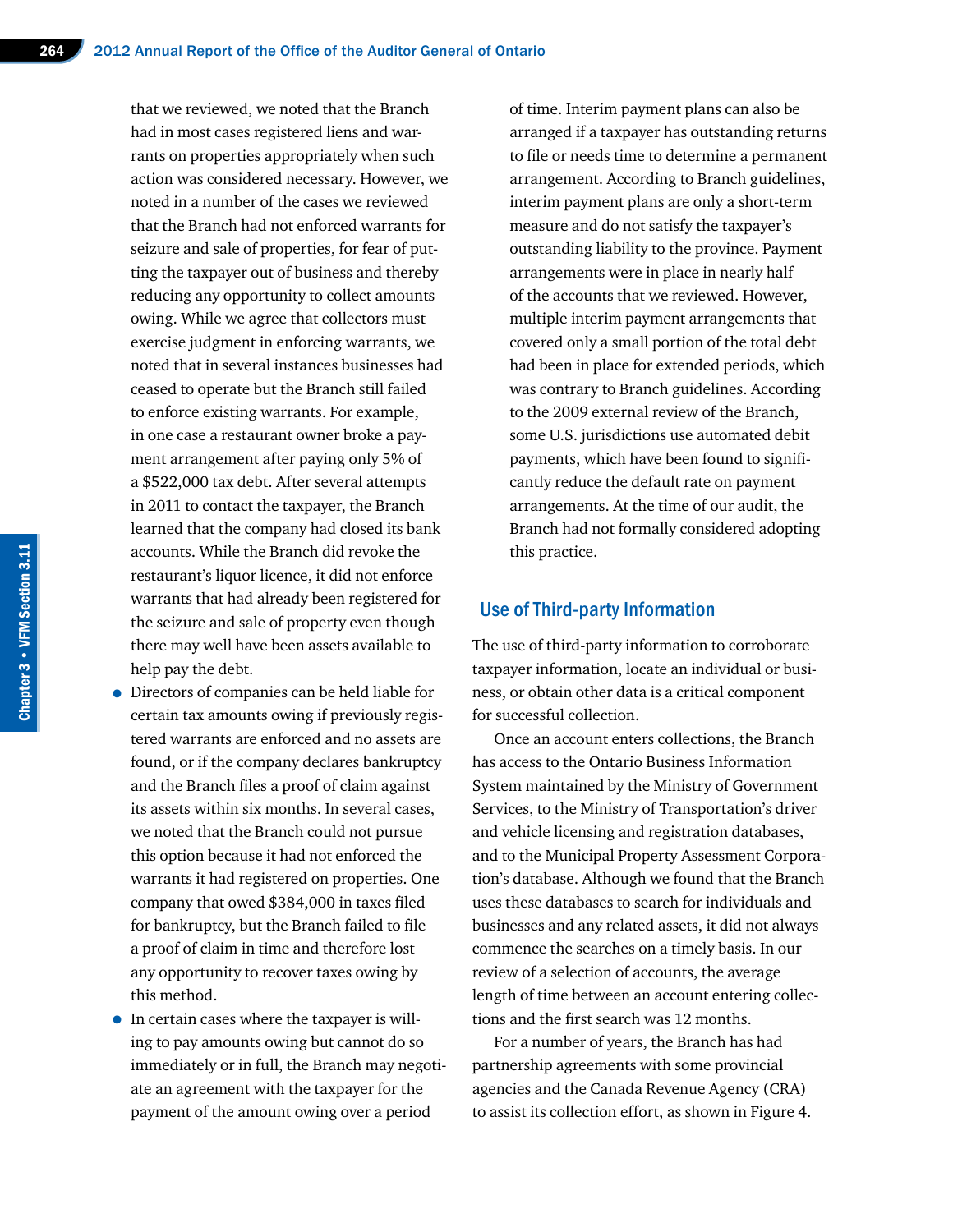#### Figure 4: Partnership Agreements for Assisting the Collection Effort

Source of data: Ministry of Finance

| <b>Agency</b>                                            | <b>Year Effective</b> | <b>Purpose of Agreement</b>                                                                                                                                                         |
|----------------------------------------------------------|-----------------------|-------------------------------------------------------------------------------------------------------------------------------------------------------------------------------------|
| Alcohol and Gaming<br>Commission of Ontario (AGCO)       | 2003                  | Ensures that applicants will not be granted a liquor licence renewal or be<br>able to transfer an existing licence until they resolve any tax arrears or tax<br>returns in default. |
| <b>Ontario Motor Vehicle Industry</b><br>Council (OMVIC) | 1996                  | Allows the Ministry to recommend that a motor vehicle dealer's right to sell<br>in Ontario be revoked if they fail to resolve any tax arrears.                                      |
| Canada Revenue Agency (CRA)                              | 1982                  | <b>Revenue sharing:</b> Enables sharing of proceeds where both the CRA and the<br>Ministry have taken collection action against a common debtor.                                    |
|                                                          | 1998                  | <b>Revenue set-off:</b> Allows for set-off of revenue from the CRA to recover debts<br>owed to the Ministry, and vice versa.                                                        |

However, we found the Branch did not make full use of the avenues available through its partnership agreements. In several cases where taxpayers held a vehicle dealer registration issued by the Ontario Motor Vehicle Industry Council (OMVIC) or a liquor licence issued by the Alcohol and Gaming Commission of Ontario (AGCO), the Branch did not initiate having the licences revoked on a timely basis, or at all, after normal collection efforts had been exhausted. For example, the Branch warned a liquor licensee who owed \$1.1 million in Retail Sales Tax that it would apply to the AGCO to have the licence suspended or revoked if the taxpayer did not contact the Branch within 30 days. For approximately six months after receiving the warning letter, the taxpayer did not respond, yet the Branch did not begin proceedings to suspend or revoke the liquor licence. Subsequently, after repeated attempts by the Branch over a one-and-ahalf-year period, the taxpayer agreed to a payment arrangement. However, the taxpayer defaulted after making only three payments totalling approximately 5% of the debt outstanding. Again at this point, the Branch did not take any action to have the liquor licence suspended or revoked. Two years after breaking the payment arrangement, the taxpayer voluntarily surrendered the liquor licence just as it was about to expire. At the time of our audit, this amount was still outstanding.

The Branch also needs to make better use of information that the CRA may have on delinquent

taxpayers. Such information could be used to corroborate details that the Branch has on file or to identify taxpayers' other sources of income. The Branch acknowledged that the CRA exchange of information is a valuable tool that is available for use during the collection process, but that it is not used routinely.

#### Out-of-province Accounts

At the time of our audit, a Branch analysis revealed that more than \$320 million in taxes was owed by individuals and businesses whose mailing address was outside Ontario. According to the Branch, while it can follow up with these debtors by sending notices or by telephoning, it cannot initiate any legal actions such as garnishing bank accounts or registering liens and warrants on properties if the accounts and properties are also out of the province. The Branch indicated that the current legislative framework may not allow the Ministry or a private collection agency that may be acting on its behalf to enforce debt outside the province. It is exploring options including requesting legislative changes that would permit it to sign interprovincial agreements to allow it to initiate more effective collection activities to recover its tax debts outside Ontario.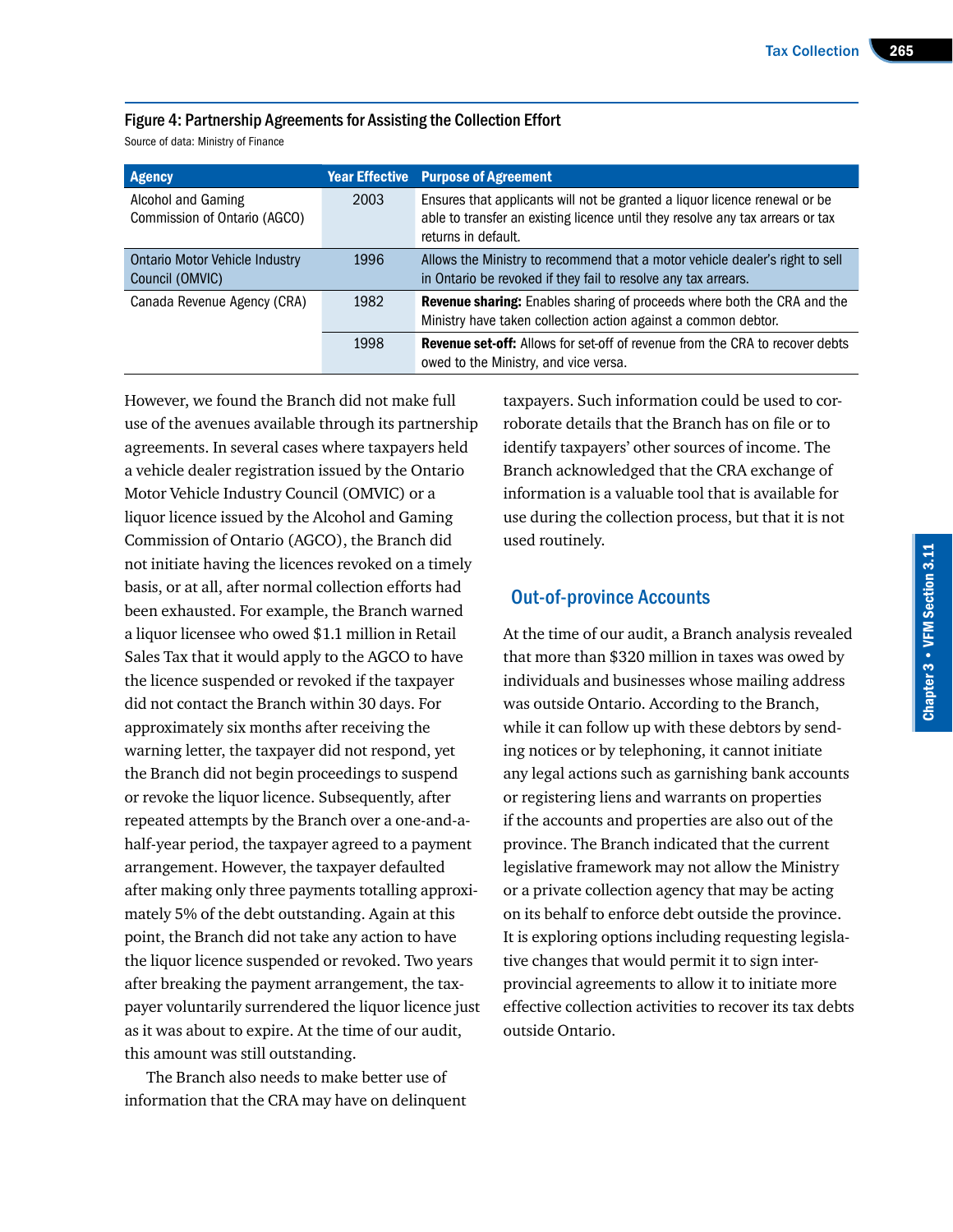# RECOMMENDATION 1

To maximize the recovery of amounts owing, the Ministry of Finance's Collections Branch should:

- make initial contact with delinquent taxpayers sooner and carry out follow-up efforts, including field visits, in a more continuous and timely manner;
- make better use of all available collection and enforcement tools, including partnership and information-sharing agreements with other parties; and
- continue to consider options, including obtaining any legislative authority that may be needed to allow it to initiate legal actions to collect debts from businesses and individuals residing outside the province.

# MINISTRY RESPONSE

The Branch will continue to enhance and strengthen its collection processes—for example, by developing best practices to guide collectors in carrying out and documenting collection activities executed or not executed, and by improving timeliness of actions and how work is prioritized based on risk. The Branch will take into consideration the right balance of initiating actions based on third-party agreements that result in compliance, and actions that limit a business's ability to remain operational. The Branch will also initiate a review of its payment arrangements in the fall of 2012, and recommendations based on the results will be implemented by March 31, 2013.

The Branch is continuing to dialogue with the CRA to enhance our information-sharing ability. Process improvements from this dialogue will be implemented immediately. The Branch is also working to expand the tender contract compliance program to the broader public sector to help ensure that grants are not paid out to businesses that owe a tax debt to the province.

It is anticipated that expansion of this program will begin in March 2013.

Ontario legislation is currently not enforceable in other jurisdictions. The Branch will continue to work with legal services and interjurisdictional partners to explore options for collecting debt from taxpayers outside Ontario. This issue is to be discussed at the Inter-Provincial Territorial Tax Conference in September 2012. Viable options will be proposed for consideration by decision-makers.

#### **Staffing**

On July 1, 2010, the provincial Retail Sales Tax (RST) was replaced by the Harmonized Sales Tax (HST), which the CRA administers. As part of the amalgamation and transfer of the administration of RST, the Branch in March 2010 negotiated an agreement with the CRA in which all Ministry employees affected by the wind-down of the provincial RST received job offers from the CRA. As a result of this agreement, in March 2012 the Branch lost three-quarters of its staff, including managers, collectors and support personnel. Prior to the transfer, the Branch had a workforce of 389 people—264 collection and insolvency officers and 125 management and support staff.

Since the transfer, only 62 collection and insolvency officers remain and are now responsible for the core collection function. Management and support staff number 34 and make up more than one-third of the Branch's workforce. Account caseloads have in many cases doubled for most levels of collection officers since the transfer, and in some cases they have tripled. Such a significant reduction in the Branch's workforce, especially at the collector level, and the consequent increase in caseloads will further hinder the effectiveness of collection efforts on accounts where the probability of recovery still exists, and may well result in even more write-offs than expected at present.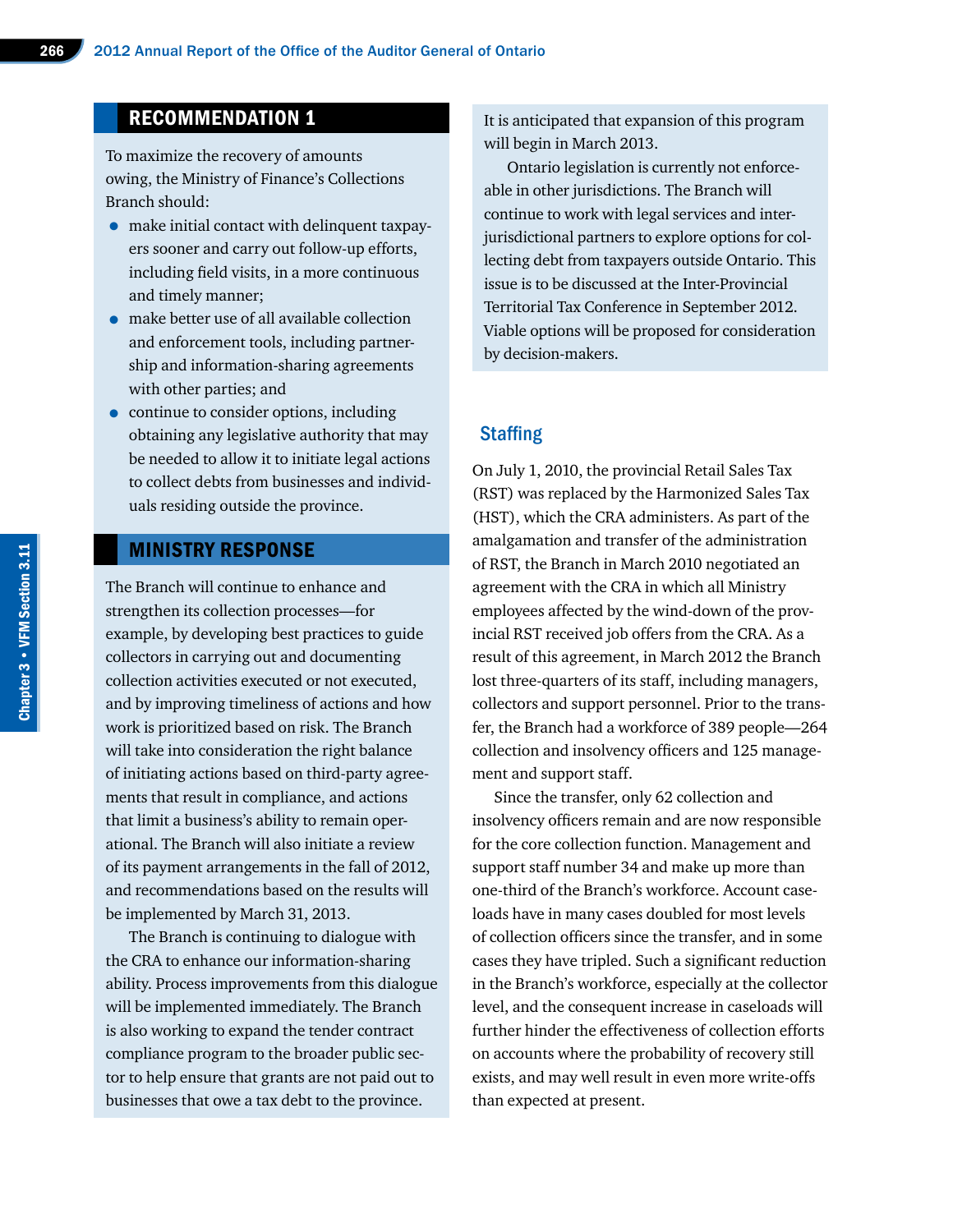Prior to March 2012, the Branch had a dedicated Field Services Unit of eight field officers who supported the desk collectors by visiting businesses and residences to review clients' records, inspect and appraise assets, and in some cases negotiate payment arrangements. The field officers were also responsible for attending AGCO and OMVIC hearings for the possible suspension of licences when taxes were in arrears or returns were not filed. This unit was eliminated with the transfer of staff to the CRA; the field functions are now handled by senior RST and Corporations Tax (CT) collectors whose caseloads have in many instances doubled, as indicated above. This combination of significantly higher caseloads and additional responsibilities may result in even fewer site visits and additional delays in the desk collection function, further decreasing the likelihood of collecting amounts owing.

The Branch received approval in the 2009/10 fiscal year to hire up to 74 temporary staff up to March 2014. It had hired some temporary staff to work until March 2012 to compensate for its loss of staff as a result of the transfer of the administration of CT to the CRA. However, at the time of our audit, the Branch had not fully evaluated its needs related to the amalgamation and transfer of the administration of RST and, as a result, no additional staff had been brought on board. The Branch informed us in August 2012 that this analysis had been undertaken and actions such as hiring temporary staff were under way.

While other Ontario ministries use private agencies to collect non-tax debt, the Ministry of Finance's Collections Branch does not outsource any part of its collection function. The 2009 external review of the Branch's operations suggested that the Ministry evaluate the use of private agencies for collections. The review scanned practices in seven jurisdictions that had a similar mandate to that of Ontario and found that all used third-party agencies to some extent in their collection efforts. Typically, these jurisdictions used private collection agencies for low-value accounts or accounts where

all other means of collections had failed. Similarly, a study conducted by the Inter-Jurisdictional Tax Operations Network, co-founded by the Branch, found that six of nine North American jurisdictions that were surveyed had considered outsourcing collections on a limited basis as a way to share the workload and increase efficiency—for example, on low-value accounts, accounts located outside the jurisdiction, and accounts where internal collection had yielded minimal results. Some of these jurisdictions have had some success in using private collection agencies on tax debts, but have required legislative authority identifying the information that the jurisdiction could give the agencies prior to outsourcing.

We should also note that the Branch still has to determine the resources needed to fully analyze outstanding defaults—that is, corporations that have not filed returns. Specifically, as of March 31, 2012, there were more than 200,000 CT accounts with approximately 500,000 defaults. At the time of our audit, the Branch had not yet analyzed these accounts to identify the age of the defaults or the filing history of the corporations to determine the likelihood of these defaults resulting in taxes payable.

# RECOMMENDATION 2

To mitigate the impact of the significant loss of its staff to the Canada Revenue Agency, the Ministry of Finance's Collections Branch should:

- ensure that temporary staff hired to compensate for the loss continue to have the appropriate skill set and experience to carry out collection duties effectively;
- reassess whether senior collectors, in addition to their regular responsibilities, will be able to carry out required field visits effectively and on a timely basis, and attend hearings for the possible suspension of liquor and motor vehicle dealer licences, especially given their recent significant increase in caseloads; and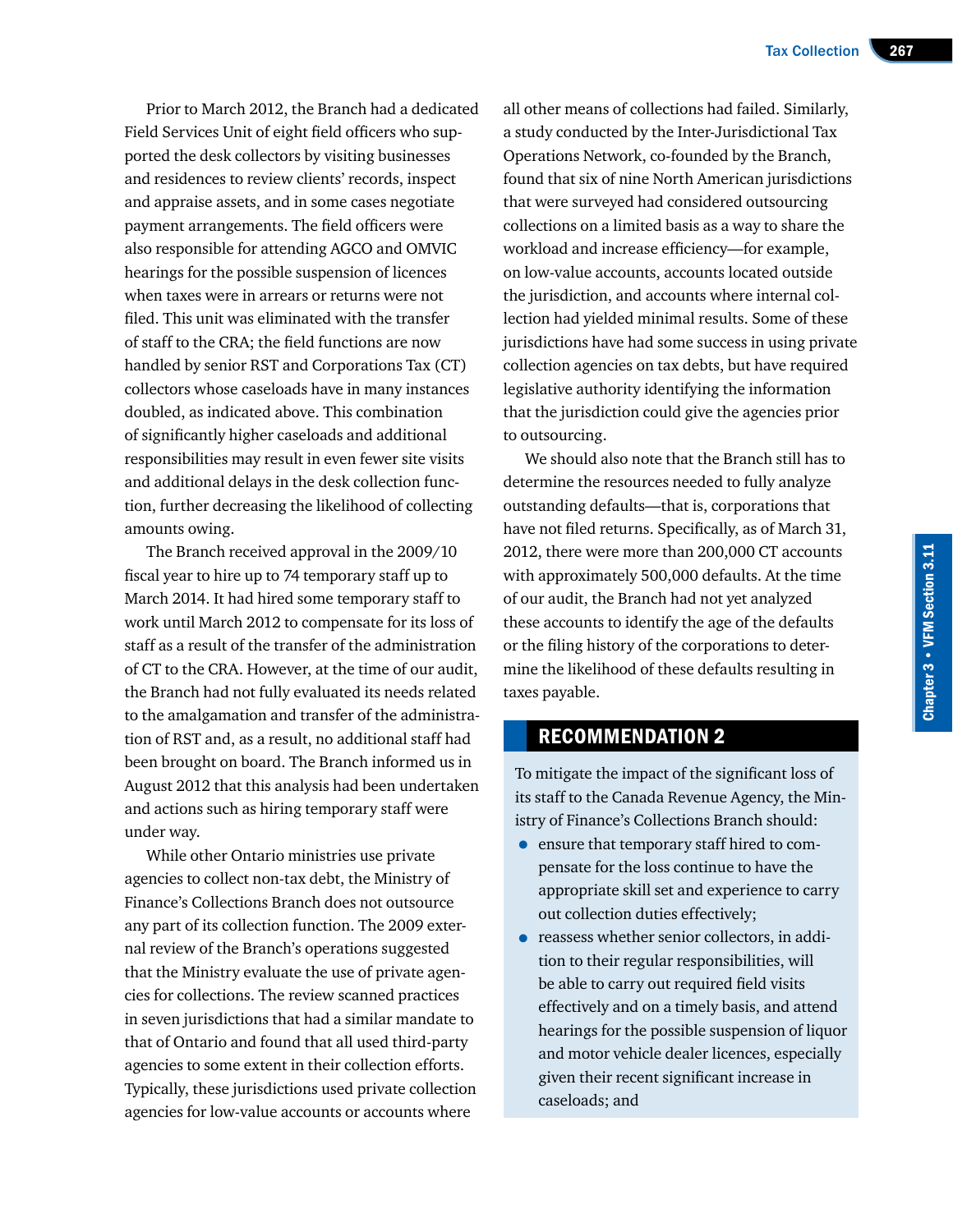• evaluate the use of private-sector collection agencies for certain aspects of its collections function.

In the longer term, the Branch should assess whether its current permanent staff complement is sufficient to maximize the collection of non-tax receivables should its mandate expand to include all government non-tax receivables.

## MINISTRY RESPONSE

The Branch is proactively addressing staffing for its accounts receivable function in addition to the Retail Sales Tax wind-down. Seventy-four temporary staff are being recruited to address the remaining accounts receivable inventory to maximize collection efforts and recoveries. Work will be rebalanced by December 2012. The temporary staff will be in place until March 2014.

The Branch had previously considered the use of private-sector collection agencies and determined that it was not a cost-effective or viable option due to privacy issues and the requirement for legislative amendments. As part of ongoing discussions with its inter-jurisdictional colleagues, it will explore the option of strategic use of private-sector collection agencies.

As the Branch continues to pursue the collection of non-tax receivables, staff resourcing will be a key consideration and a component of the implementation plan.

#### Account Prioritization

The Ministry's Collections Branch primarily uses two stand-alone information systems. Corporations Tax (CT) and Self-employed Health Tax (SEHT) accounts reside in the Branch's older legacy system, the Integrated Collections System (ICS). The Branch's collection responsibility for the remaining tax statutes—for example, Retail Sales Tax, Employer Health Tax and Tobacco Tax— is administered through a relatively new system called Ont-Tax. Prior to 2008, ICS was the only system used for the administration of tax collection. In 2008, past collection activity for all statutes except CT and SEHT was migrated onto OntTax. The Branch expects to decommission ICS once it has resolved CT amounts owing. OntTax will continue to support the collection and administration of the remaining statutes, and it will be considered in supporting the collection of the province's non-tax amounts owing if the Branch's role is expanded as proposed in the budget.

An effective method of prioritizing accounts based on the collection risk is important in determining the appropriate collections procedures. For example, high-risk accounts should be subject to more aggressive action, whereas a more moderate approach could be used for accounts that are likely to be paid. With the implementation of OntTax and its risk-scoring methodology, the Branch has significantly improved how it prioritizes accounts held in this system and assigns them to the appropriate level of collectors. The Branch has also recently implemented a tool called the Flexible and Integrated Risk System (FAIRS), which analyzes an account's collection history to predict the likelihood of payment. This helps determine the extent of collection efforts that should be committed to that account. For accounts that are closed, FAIRS provides an overview of which collection activities were successful in recovering tax amounts owing. Currently, FAIRS is used only on RST accounts; the Branch plans to start using the tool for the remaining accounts housed in OntTax in 2013. Since ICS does not have formal risk-scoring capability, accounts housed in ICS for the most part continue to be prioritized and assigned to collectors on the basis of dollar value and date of entry into collections.

Through its risk-scoring function, accounts in OntTax are prioritized using criteria such as the amount owing, number of times or the length of time in collections, whether there is a history of broken promises, and if any legal actions have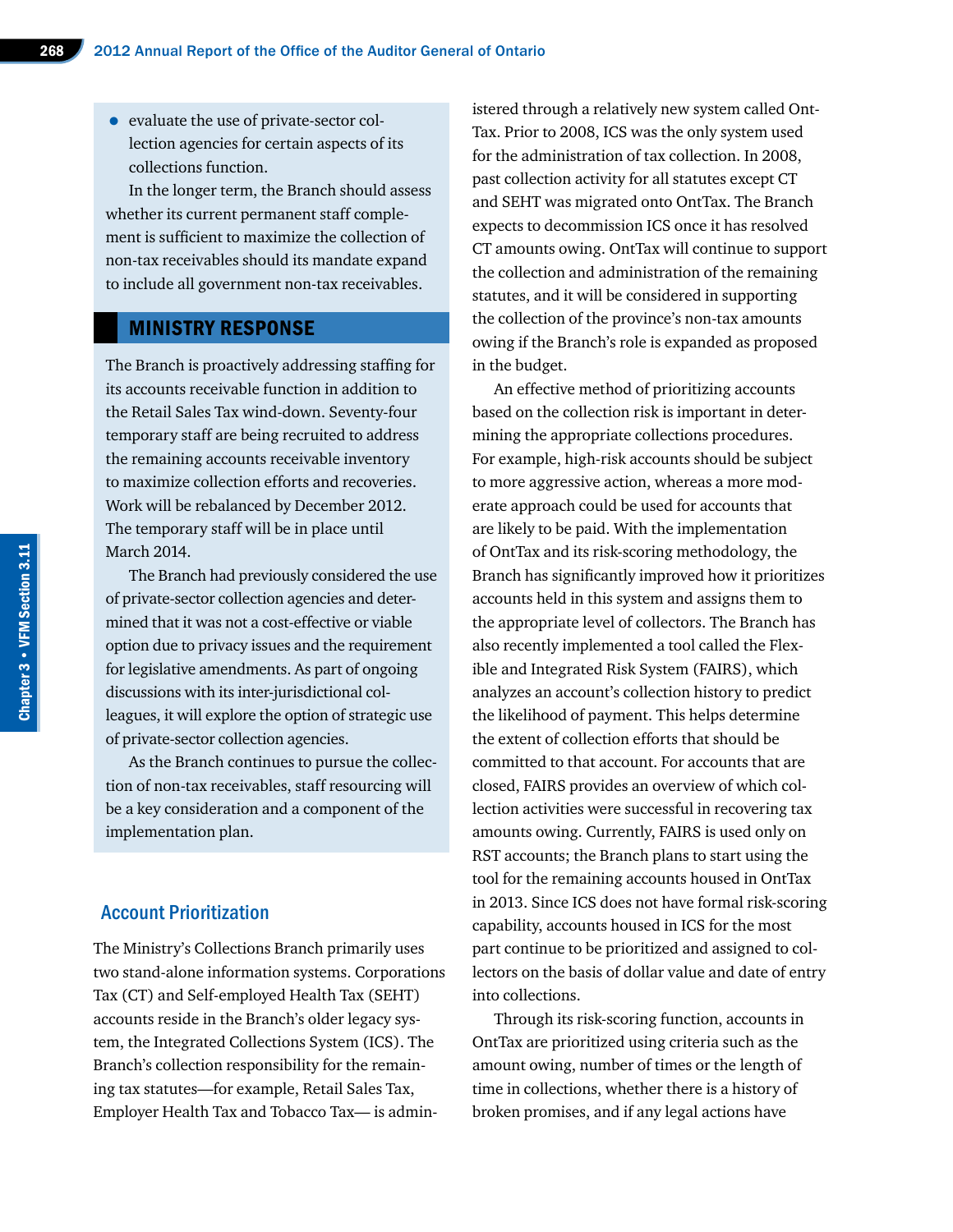been taken on the account. Once the priority of an account has been established, it is assigned to collectors in one of three tiers: Tier 1 (lowrisk accounts) and Tiers 2 and 3 (medium- and high-risk accounts). However, we noted that once accounts are assigned, collectors often do not use the risk ranking to determine the order in which they work on the accounts.

Since the development of the risk-scoring methodology in OntTax in 2008, the Branch has not updated or formally evaluated it to determine whether this tool prioritizes accounts appropriately. We noted several anomalies in the scoring that indicate a need to review and update the criteria so that collectors can make better use of it to set priorities. For example, risk scoring assesses some of the criteria noted above over the entire history of the account while other criteria are assessed only after 2008, when risk scoring was adopted in OntTax. Also, inconsistency in collection practices affects the score assigned to accounts. For instance, the risk-scoring methodology assigns points to an account every time a notice is sent out. From our review of accounts, we noted a fair amount of inconsistency in the number of notices sent by collectors. As a result, more points had been assigned to some accounts simply because the collector sent more notices; the points assigned did not necessarily reflect the risk associated with the account. We also noted several significant fluctuations in the risk scores without a significant change in the circumstances of the account that would explain the difference.

# RECOMMENDATION 3

To ensure the effectiveness of its risk-ranking methodology for prioritizing collection efforts, the Ministry of Finance's Collections Branch should formally assess this methodology to determine whether it is ranking accounts for action appropriately and consistently. The Branch should then develop guidelines to encourage collectors to use the risk scoring to prioritize their work.

## MINISTRY RESPONSE

The Branch's Business Enhancement Unit and the staff in the unit who work with the Ministry's automated risk assessment system (FAIRS) will work together to address the Auditor General's concerns. The Branch will review its current methodology and guidelines and make any changes to ensure that collectors prioritize their work in consideration of risks and in ways that will maximize the recovery of taxes owed to the province. The initial review is to be completed by March 31, 2013.

# OVERSIGHT OF COLLECTION ACTIVITIES

Sufficient oversight of collectors' work is paramount in ensuring that their efforts are timely and progressive, and that all tools available have been used to recover the most money possible. Supervisory oversight of collection activities consists of two main procedures:

- Semi-annually, collection managers review a sample of each collector's active files. Managers also review specific accounts that collectors have deemed uncollectible to ensure that all collection efforts have been exhausted, or where approval is required for measures such as initiating payment arrangements beyond the collector's authority or initiating and enforcing legal actions.
- The Branch's Performance Analysis Unit (PAU) and the Ministry's Internal Audit Division review accounts that are submitted for write-off to ensure that the amounts are correct, that policies and procedures were followed, and that all collection efforts have been exhausted.

We noted that the managers' semi-annual reviews identified specific issues such as the timeliness of collection actions, incomplete documentation, and failure to use all available tools in the collection effort. Although the managers informed us that they discussed these issues with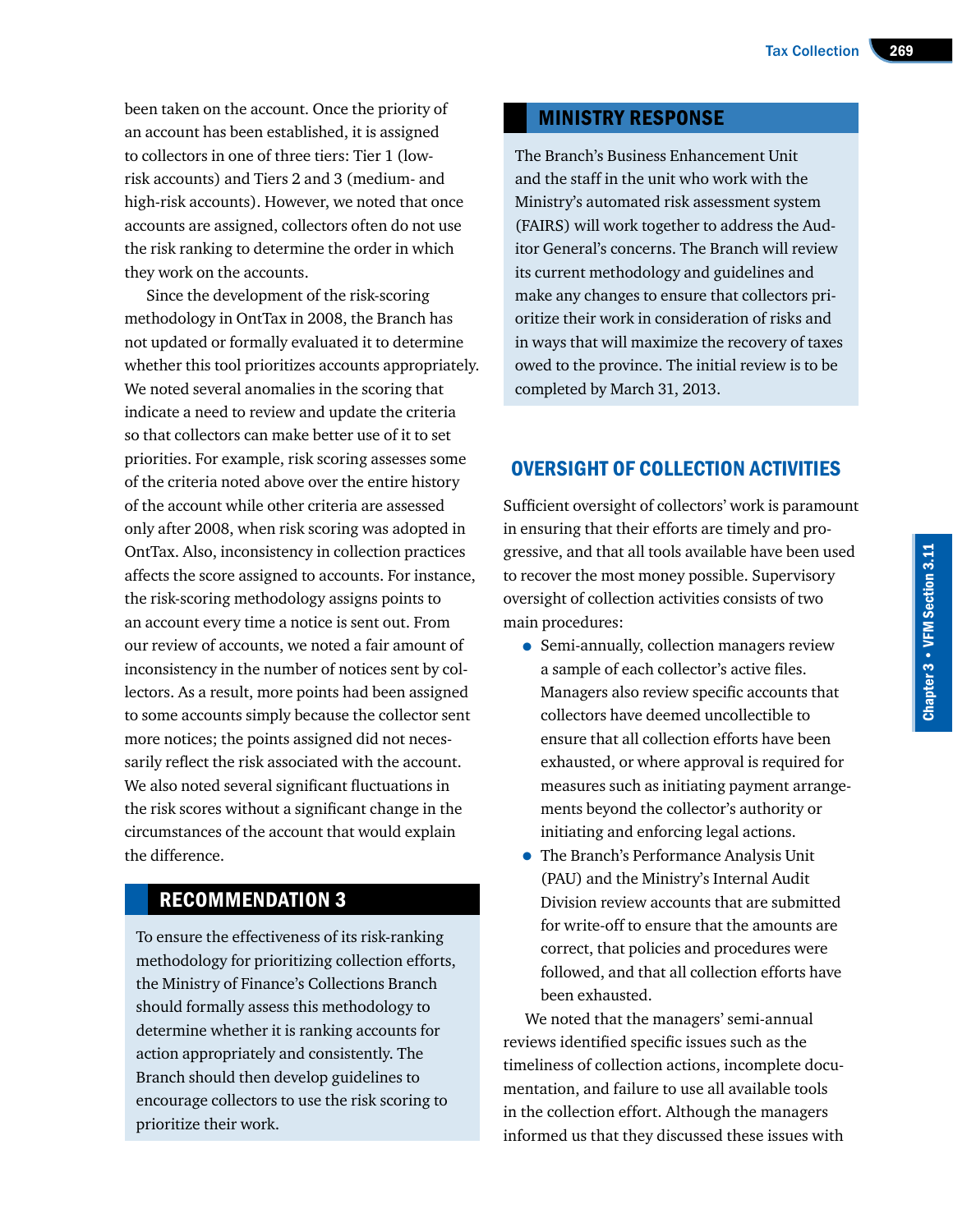the respective collectors, we found no evidence of any required action or follow-up to ensure that collectors were making the required changes. We also noted that there is no overall analysis and related feedback on any systemic concerns identified through the managers' semi-annual reviews or the PAU review of accounts submitted for write-off.

# RECOMMENDATION 4

To ensure that collection efforts are appropriate, timely and in compliance with established procedures, the Ministry of Finance's Collections Branch should ensure that collectors document any follow-up action taken in resolving issues identified during reviews of their work. The Branch should also identify any systemic concerns, as well as best practices, from its ongoing reviews of active files as well as accounts that are submitted for write-off.

## MINISTRY RESPONSE

The Branch has since introduced a requirement for management to perform a follow-up review with collectors to ensure that collectors make the required changes recommended by management. In addition, the Branch will implement a more formalized process to regularly identify any systemic concerns and best practices, and will work closely with the Business Enhancement Unit and Performance Analysis Unit to improve, communicate and monitor the implementation of best practices.

### Management Reports

In order to oversee collection activities effectively, managers should have access to sufficient and timely operational and performance information. However, we found that reports produced by the Ministry's information systems did not adequately support the oversight of the collection function. Specifically:

- ICS, which at the time of our audit was used to administer more than 50% of the Branch's accounts-receivable inventory, can readily produce only pre-programmed "canned" reports. Supplemental reports for basic information, such as requests for listings of accounts with payment plans and legal actions in place, take an inordinate amount of time to produce. Such reports can be produced only through special requests or "tickets" to extract the required data from the system—a costly and time-consuming process. Although the Ministry plans to decommission ICS once most of the CT accounts are resolved, the system's inability to produce information useful for collections activities will pose problems in the meantime.
- Although the reporting of key information on accounts within the OntTax system is substantially better than within ICS, there are still some limitations. Specifically, the amount of the assets on which liens and warrants have been registered prior to the 2008 implementation of OntTax and that have not been renewed or amended since are reported at \$0 even though information exists within the system on the actual amount of the assets on which individual liens and warrants have been registered. Therefore, the Ministry cannot determine the portion of the taxreceivable inventory that is secured by liens or warrants for these accounts. As well, payment plans often do not cover the total amount of the debt owing, even though OntTax reports the total amount of the debt as being covered by the plan. Accordingly, for these situations OntTax does not provide an accurate picture of the tax-receivable inventory that is secured by payment plans. OntTax also does not provide details such as the number, amount and frequency of instalments associated with individual payment plans.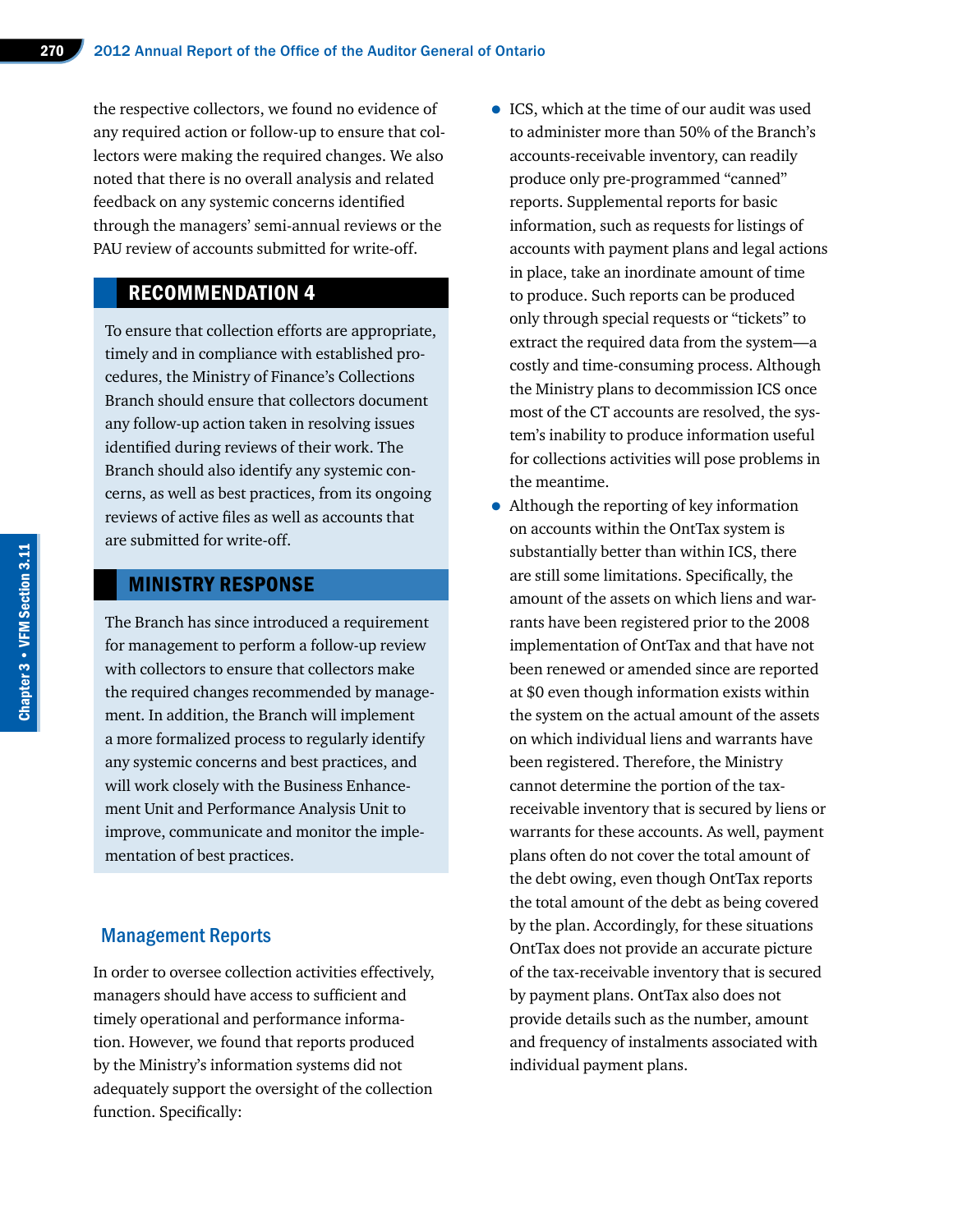# RECOMMENDATION 5

In light of the fact that the OntTax system will continue to support the collection and administration of the remaining tax statutes, as well as the collection of the province's non-tax amounts owing if the Branch's role is expanded, the Ministry of Finance's Collections Branch should work with ministry systems staff to ensure that the system reports provide complete, accurate and up-to-date information on debtors' accounts.

#### MINISTRY RESPONSE

The Branch's Performance Analysis Unit and Business Enhancement Unit will continue to work closely with ministry systems staff to ensure that the system reports are complete and accurate and will address any concerns in a timely manner.

#### Performance Measures

The overall mandate of the Ministry's Collections Branch is to ensure efficient and effective collection of outstanding tax liabilities. The Branch does provide some information on its results for a given year—for example, amounts collected and number of accounts cleared or written off, among other things—and compares the results to those of the prior year. However, prior to the 2010/11 fiscal year, the Branch had not set meaningful benchmarks aligned with its mandate against which it could evaluate performance, either for the Branch or for individual collectors. In the 2010/11 fiscal year, the Branch established an overall benchmark performance measure: the total number of accounts resolved as a percentage of new accounts received. Based on the prior year's result and other assumptions, the Branch set a 75% benchmark for this measure up to the 2013/14 fiscal year. While we recognize the Branch's attempt to establish an overall performance measure, we questioned

whether the resulting measure was meaningful given the following:

- It tracks and reports only on results for RST and other statutes that are administered in the OntTax system—less than half of the Branch's accounts-receivable inventory. Therefore, the measure does not provide a complete and accurate representation of the effectiveness of the Branch's overall collection effort.
- The number of RST referrals continues to decrease substantially given the recent transfer of the administration of RST to the CRA. This decrease prevents the Branch from making any meaningful comparison of actual performance with the benchmark. For instance, for the fiscal year 2011/12, the Branch reported that the number of accounts resolved as a percentage of new referrals was 158%. The Branch significantly exceeded its target of 75%, but this could have been due to a significant decrease in new delinquent accounts rather than a significant increase in the collection of existing accounts.

Individual collector performance is measured primarily by the number of clearances (defined as the full recovery of debt). The clearance is credited to the last collector assigned to the account without considering which actions by which collector actually led to the recovery of the debt. This also gives no credit to collectors who were successful in collecting at least part of the outstanding debt. The timeliness of collection activities is measured by whether accounts with balances greater than \$100,000, which make up about 80% of the Branch's total receivables, are subject to some sort of action every 90 days. However, the appropriateness or effectiveness of the collections action taken is not routinely assessed.

Our research on effective collection practices in the private sector indicated that dollar recovery rate is the key consideration in grading the performance of agencies responsible for collections, and that different parameters can be used to calculate the rate. For instance, recovery rates